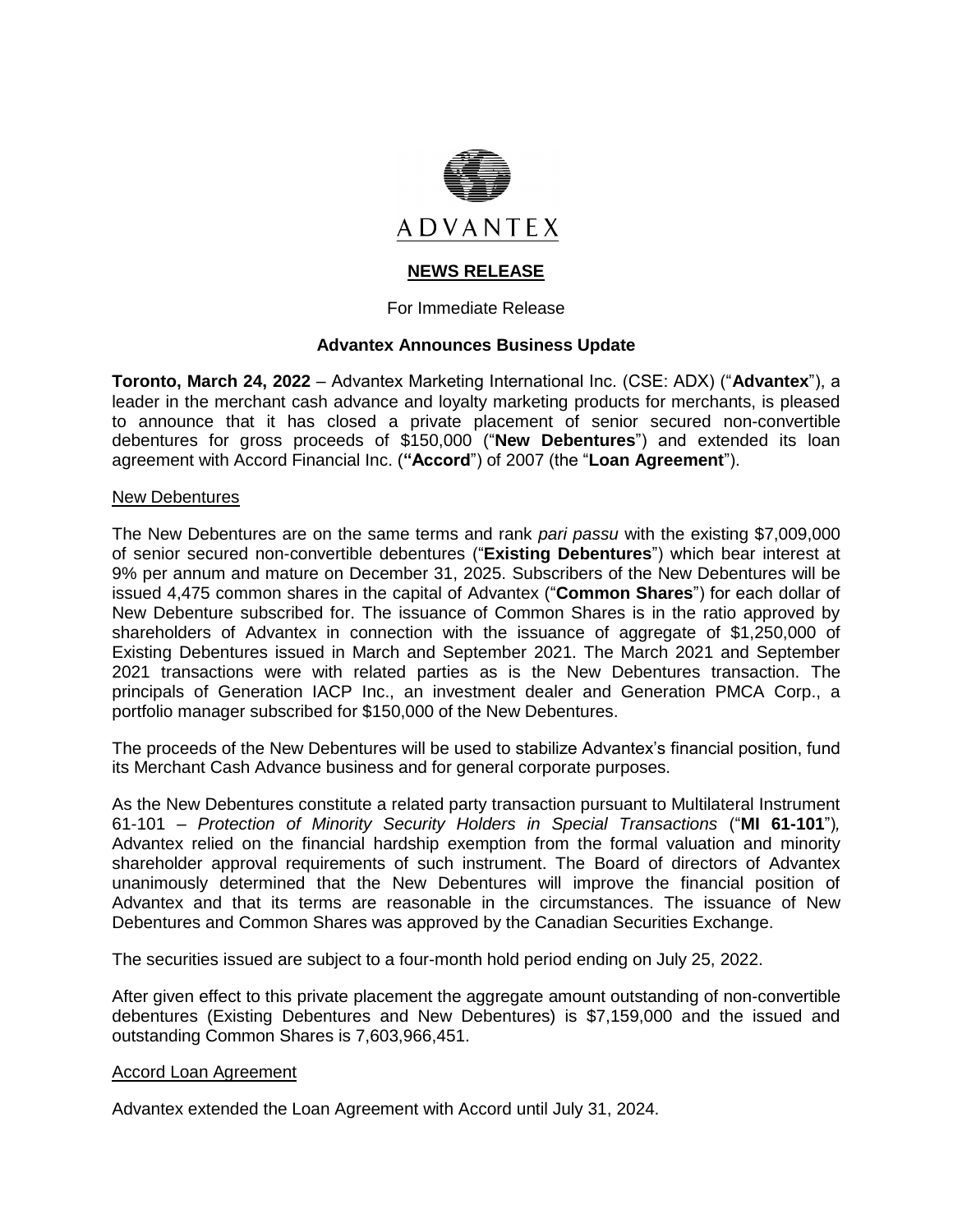Pursuant to the terms and conditions of the Loan Agreement, Accord provides a \$8.5 million line of credit facility to Advantex for the operation of its merchant cash advance program. The Loan Agreement is subject to automatic renewal thereafter for periods of one year unless terminated by either party upon 180 days written notice.

Accord had extended an overdraft facility to support Advantex during COVID-19 pandemic. The Loan Agreement establishes a payment plan for Advantex to re-pay the overdraft.

### Early Warning Reports

Mr. Randall Abramson announces that his ownership percentage of the outstanding Common Shares has increased from 32.3% to 33.9% due to the acquisition by private placement from Advantex of 335,625,000 Common Shares, received as bonus shares on the acquisition of \$75,000 principal amount of New Debentures. Together with 2,239,374,400 Common Shares held by him before the acquisition, he now holds 2,574,999,400 Common Shares. Randall Abramson is President, CEO, portfolio manager, and controlling shareholder of each of Generation IACP Inc., an investment dealer ("**GIACP**") and Generation PMCA Corp., a portfolio manager ("**GPMCA**" and together with GIACP, "**Generation**"). Accordingly, combining his personal holdings with those of Generation's managed accounts, Randall Abramson now beneficially owns or exercises control or direction over an aggregate of 4,788,080,589 Common Shares, representing 63.0% of the Outstanding Shares.

Mr. Herbert Abramson also announces that his ownership percentage of the outstanding Common Shares has increased from 16.3% to 19.3% due to the acquisition by private placement from Advantex on March 24, 2022 of 335,625,000 Common Shares, received as bonus shares on the acquisition of \$75,000 principal amount of New Debentures. Together with 1,130,310,814 Common Shares held by him before the acquisition, he now holds 1,465,935,814 Common Shares, representing 19.3% of the Outstanding Shares.

An early warning report prepared pursuant to the requirements of National Instrument 62-103 - *The Early Warning System and Related Take-Over Bid and Insider Reporting Issues* by SOL Global has been filed on SEDAR at [www.sedar.com](https://cts.businesswire.com/ct/CT?id=smartlink&url=http%3A%2F%2Fwww.sedar.com&esheet=52592958&newsitemid=20220309006042&lan=en-US&anchor=www.sedar.com&index=1&md5=a6e2bca4bc017923cf00121c221e7069) under the Advantex profile. To obtain more information or to obtain a copy of the early warning report to be filed in respect of this news release, please contact Mr. Randall Abramson or Mr. Hebert Abramson at the contact details noted below:

For Randall Abramson or Generation:

Randall Abramson 22 St. Clair Avenue East, 18th Floor, Toronto, ON, M4T 2S3 Tel: 416-361-1498

For Herbert Abramson:

Herbert Abramson 22 St. Clair Avenue East, 18th Floor, Toronto, ON, M4T 2S3 Tel: 416-361-1498